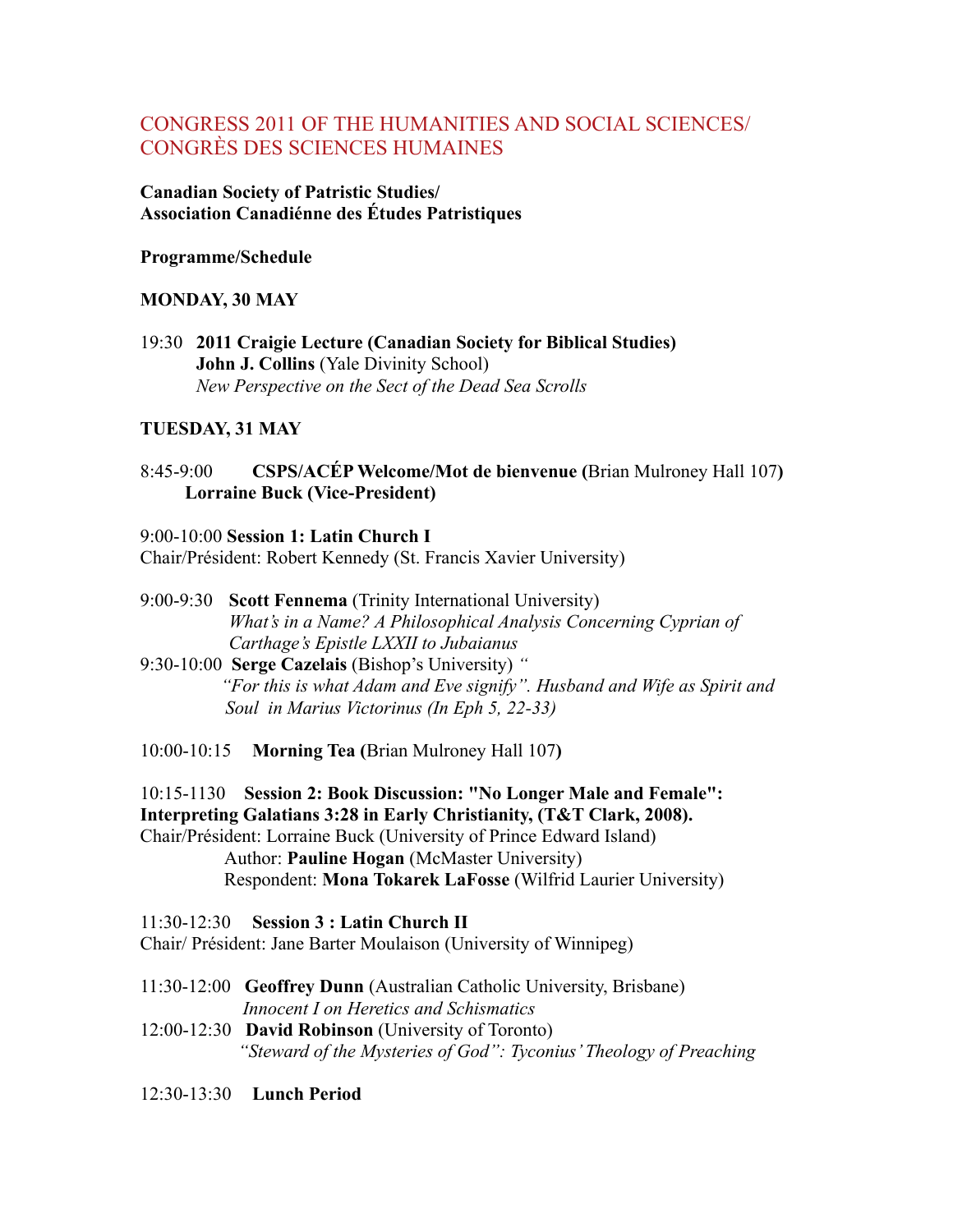#### 13:30-15:00 **Session 4: Augustine**

Chair/Président: Geoffrey Dunn (Australian Catholic University, Brisbane)

- 13:30-14:00 **Jane Barter Moulaison** (University of Winnipeg) *To Judge the Quick and the Dead*
- 14:00-14:30 **Robert P. Kennedy** (St. Francis Xavier University)  *Justice in the Monastic Context: Augustine's Treatment of Social Differences in his Ascetical Works*
- 14:30-15:00 **Naoki Kamimura** (Tokyo Gagukei University) *The Exegesis of Genesis in the Early Works of Augustine*
- 15:00-15:30 **Afternoon Tea (**Brian Mulroney Hall 107**)**
- 15:30-16:30 **Session 5: Origen and Others**

Chair/Président: Timothy Pettipiece (University of Ottawa)

- 15:30-16:00 **Mihai Niculescu** (Bradley University)  *Origen Otherwise Than Origen: An Alternative Approach to Origen's Incarnational View of the Bible and of Biblical Exegesis* 16:00-16:30 **Dragos Giulea** (University of Dayton)  *The Avatars of a Myth: Divine Combat in Early Paschal Theology*
- 21:00-23:00 **CSPS/ ACÉP reception (hosted by CSPS)**

### **WEDNESDAY, 1 JUNE**

9:00-10:30**Session 6: Councils and Matters (**Brian Mulroney Hall 107**)** Chair/Président: David Robinson (University of Toronto)

- 9:00-9:30 **Patrick Gray** (York University)  *'The Necessary Letters to the Proper People': Campaigns of Letter-Writing in the Nestorian Controversy*
- 9:30-10:00 **Junghoo Kwon** (University of Toronto)  *Was Christology at the Heart of 'Arian' Controversies?: An Analysis based upon Latin Arian Sources*
- 10:00-10:30 **George Bevan** (Queen's University) *Voting at Church Councils and the Fiction of Unanimity*
- 10:30-10:45 **Morning Tea** (Brian Mulroney Hall 107)

10:45-11:15 **Session 7: Text Matters**

Chair/Président: to be determined

10:45-11:15 **Theodore de Bruyn** (University of Ottawa)  *The date of P.Ryl. III 470 again*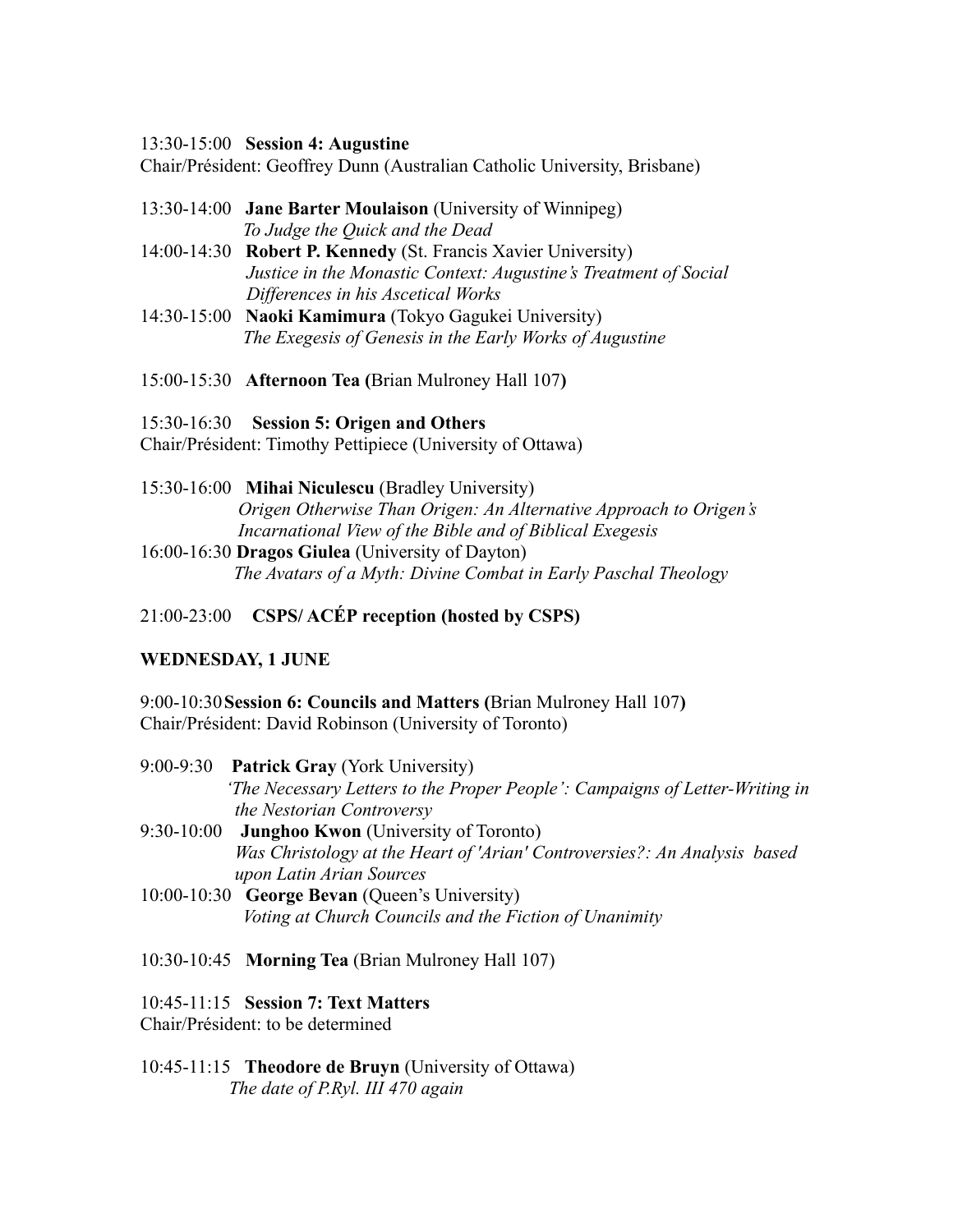11:15-12:15 **Session 8: Book Discussion:** *Manichaeism and its Legacy***, by J. Kevin Coyle (Brill, 2009)**

Chair/Président: Robert Kitchen (Knox-Metropolitan United Church, Regina) Respondent: **Timothy Pettipiece** (University of Ottawa)

12:15-13:30 **Lunch Period Executive Meeting CSPS/ACÉP**

#### 13:30-15:00 **Session 9: Influences on the Interpretation of Texts**

Chair/Président: Theodore de Bruyn (University of Ottawa)

- 13:30-14:00 **Daniel Maoz** (Concordia University, Montreal) *Clement of Rome and Aggadic Midrash on the Enduring Legacy of Moses*
- 14:00-14:30 **David Ney** (Toronto School of Theology)  *Scripture, Authority, and Knowledge in the Pseudo-Clementine Homilies*
- 14:30-15:00 **Robert Kitchen** (Knox-Metropolitan United Church, Regina) *Talking About the Desert Fathers: Dadisho Qatraya's Commentary on the Paradise of the Fathers*
- 15:00-15:30 **Afternoon Tea (**Brian Mulroney Hall 107**)**
- 19:00 **CSPS/ ACÉPAnnual Banquet Atlantic Canada Lobster Boil and Cultural Kitchen Party Fredericton Community Centre**

### **THURSDAY, 2 JUNE**

### 9:30-10:30 **Session 10: The Reception of Earlier Texts into Christian Patristics** (Brian Mulroney Hall 107)

Chair/Président: Steven Muir (Concordia University College of Alberta, Edmonton)

- 9:30-10:00 **Marie Chantal** (Université de Laval)
	- *Judah le patriarche : une réception ambiguë*
- 10:00-10:30 **Kathleen Gibbons** (University of Toronto)  *Timaeus and its reception*
- 10:30-11:00 **Morning Tea** (Brian Mulroney Hall 107)

#### 11:00-12:00 **Session 11: Simplicité et l'Exil**

Chair/Président: Steven Muir (Concordia University College of Alberta, Edmonton)

- 11:00-11:30 **Gaëlle Rioual** (Université de Laval) *La simplicité de Constance II selon Grégoire de Nazianze*
- 11:30-12:00 **Stéphane Mercier** (Université Catholique de Louvain)  *Jean Chrysostome et les routes de l'exil*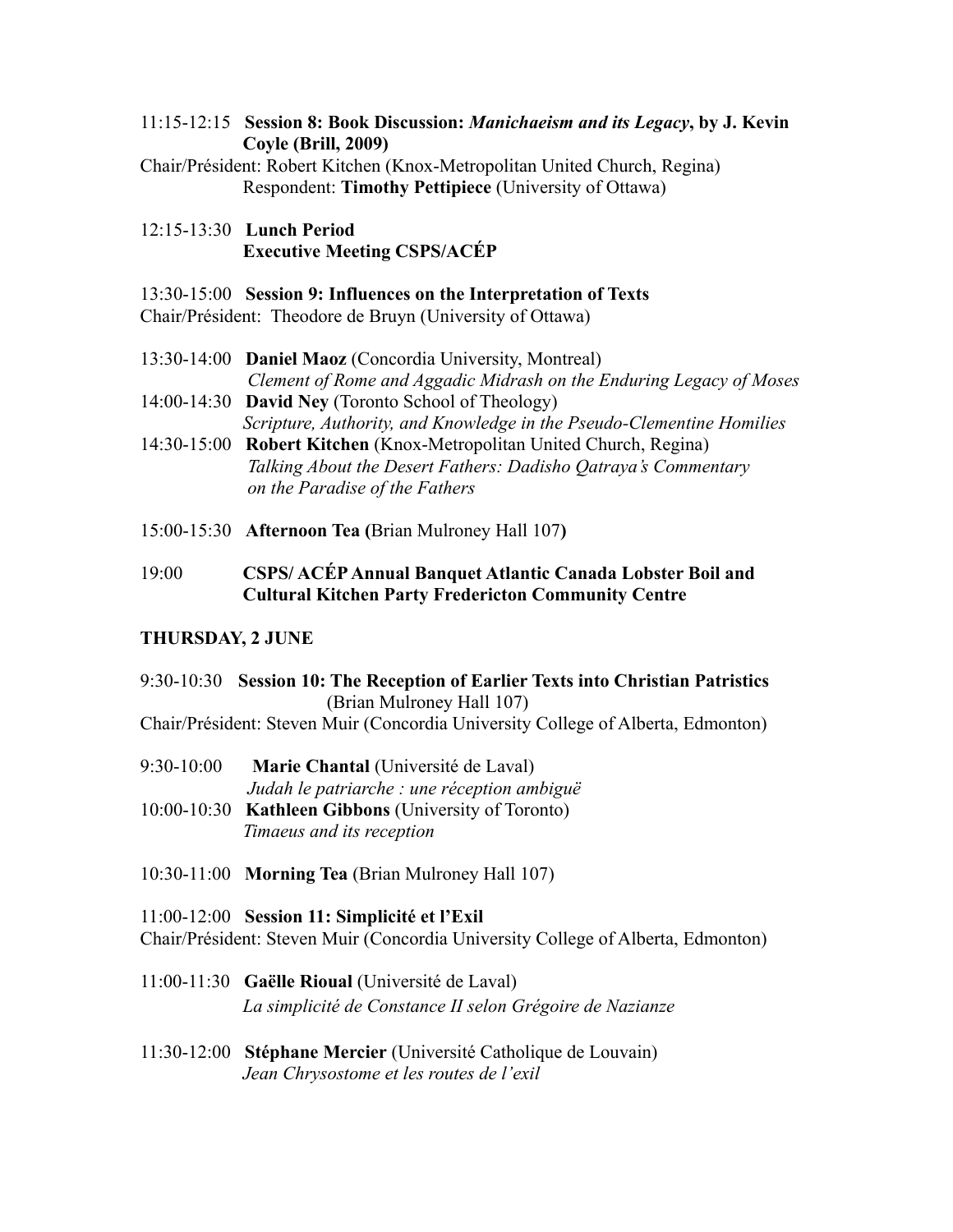#### 12:00-13:30 **Lunch Period**

13:30-15:00 **Session 12:Martyrdoms, Mobs and Baptisteries** Chair/Président: George Bevan (Queen's University)

- 13:30-14:00 **Lorraine Buck** (University of Prince Edward Island) *Voluntary Martyrdom: Another Perspective*
- 14:00-14:30 **Pauline Hogan** (McMaster University) *The Power of the Female Mob*
- 14:30-15:00 **Paul Smith** (Wycliffe College, University of Toronto)  *Romans 6 and the Baptistery Murals of Dura Europos*

15:00-15:15 **Afternoon Tea** (Brian Mulroney Hall 107)

15:15-17:15 **Annual General Meeting of CSPS/ACÉP** (Brian Mulroney Hall 107) Chair/Président: **Lorraine Buck**

# ABSTRACTS OF PAPERS:

#### **Jane Barter Moulaison, University of Winnipeg**

*To Judge the Quick and the Dead*

This paper examines the nature of justice in a distinctly Christocentric key, drawing particularly from Augustinian theologies of sin and justice. It will therefore engage contemporary accounts of justice which enjoin Christians to forget or let go of suffering, lest it become an obstacle to healing, or which alternately describe the life to come as a life that obliterates memory of sin. This paper looks to the relation between suffering, memory of suffering and the healing which Christian confession proclaims that we receive and we anticipate receiving in the life to come. This paper will engage especially the writings of Miroslav Volf, for whom forgetting is instrumental to salvation. Against Volf, I will argue for the redemption of memory in God's justice. Augustine of Hippo's understanding of memory will be central to this analysis.

#### **George Bevan, Queen's University**

*Voting at Church Councils and the Fiction of Unanimity*

Ramsay MacMullen, in his recent book *Voting About God in Early Church Councils*, remarks upon the apparent openness of the Church Councils as voting assemblies in Late Antiquity. For a modern observer the councils of the first half of the fifth century (First and Second Ephesus and Chalcedon), the first ones for which we have proper minutes, appear to be venues for dialogue and the expression of a proto-democratic spirit in Late Antiquity. Yet there are serious reasons for believing that the apparent unanimity at the early Church councils does not express the result of free and open voting. The abundant research on voting in modern jury trials can be used to build a model for the voting behaviour in the councils and can go some way to explaining the techniques of suasion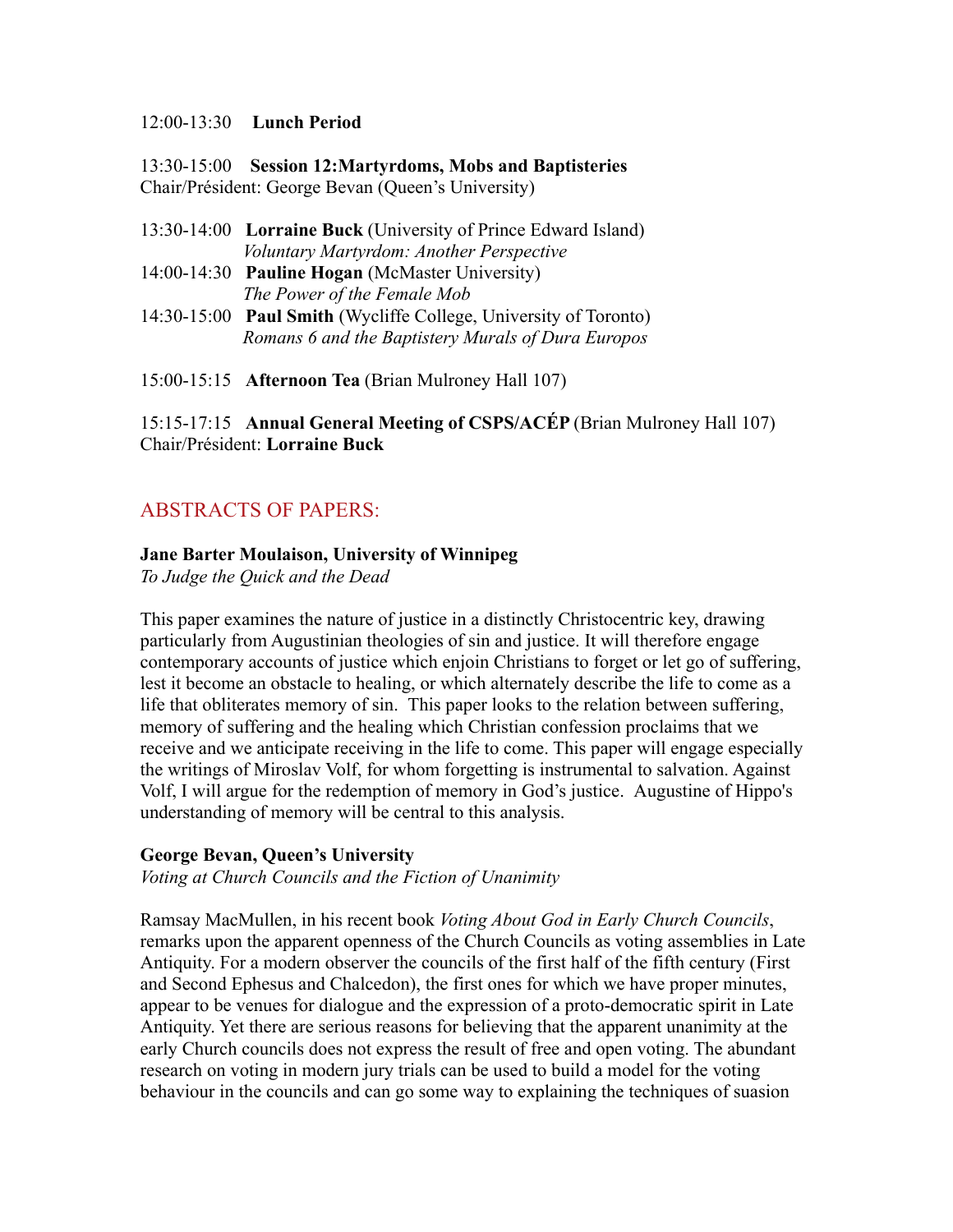employed to ensure unanimity. Even by ancient standards of *parrhesia* the church councils fell significantly short of democratic expression. The Second Council of Ephesus and the Council of Chalcedon provide key examples where a small minority controlled the voting despite the show of openness in the preserved *acta.* Consequently church councils cannot be regarded as reliable indicators of popular piety.

#### **Lorraine Buck, University of Prince Edward Island**

*Voluntary Martyrdom: Another Perspective*

Ramsay MacMullen estimates that approximately 4,000 Christians were martyred in the first 300 years of Christendom. The literature suggests that a considerable number were "voluntary martyrs," Christians who unnecessarily drew attention to themselves in order to obtain a martyr's death. Scholars have attributed the actions of the voluntary martyr, at the very least, to "an abnormal mentality," and their endurance under torture to an innate masochism that perceives "torment...[as] a gift from God, an exquisite, beneficent delight." This paper offers another perspective on the motivation of the voluntary martyr as suggested by what can—and cannot—be found in the martyr acts themselves.

#### **Serge Cazelais, Bishop's University**

*"For this is what Adam and Eve signifiy". Husband and Wife as Spirit and Soul in Marius Victorinus (In Eph 5, 22-33)*

This paper examines Marius Victorinus' commentary on Ephesians 5:22-33. Paul said that the Mystery of husband and wife, being two in one flesh (Gen 2:24), is great and that he was speaking in respect to Christ and the church. Victorinus noted that according to Paul, Christ and the church are two in one body. He also proposed a deeper understanding of this Pauline "Mystery": Husband should be understood as "Spirit" and wife as "soul", mutually joined to each other.

#### **Marie Chantal, Université de Laval**

*Judah le patriarche : une réception ambiguë*

Judah le patriarche, fils de Jacob-Israël, ancêtre éponyme de la tribu du même nom, est tantôt présenté comme une figure royale, aux vertus militaires exceptionnelles (*Testament de Juda* II,1 7; III-IX) qui ne sont pas sans rappeler Judas Maccabée, tantôt décrit comme un homme cupide (*Testament de Juda* XVII), que l'amour des femmes et l'ivrognerie (*Testament de Juda* XIV) ont conduit à l'égarement. Les sources anciennes témoignent donc d'un véritable paradoxe dans la façon d'interpréter la figure de Judah le patriarche. Cette présentation prendra la forme d'une étude de la réception de cette figure dans le *Testament de Juda*.

#### **Theodore de Bruyn, University of Ottawa**

*The date of P.Ryl. III 470 again*

*P.Ryl.* III 470 is one of two early Greek witnesses to the Marian antiphon *Sub tuum praesidium*, now a feature of both Eastern and Western rites. Since its publication in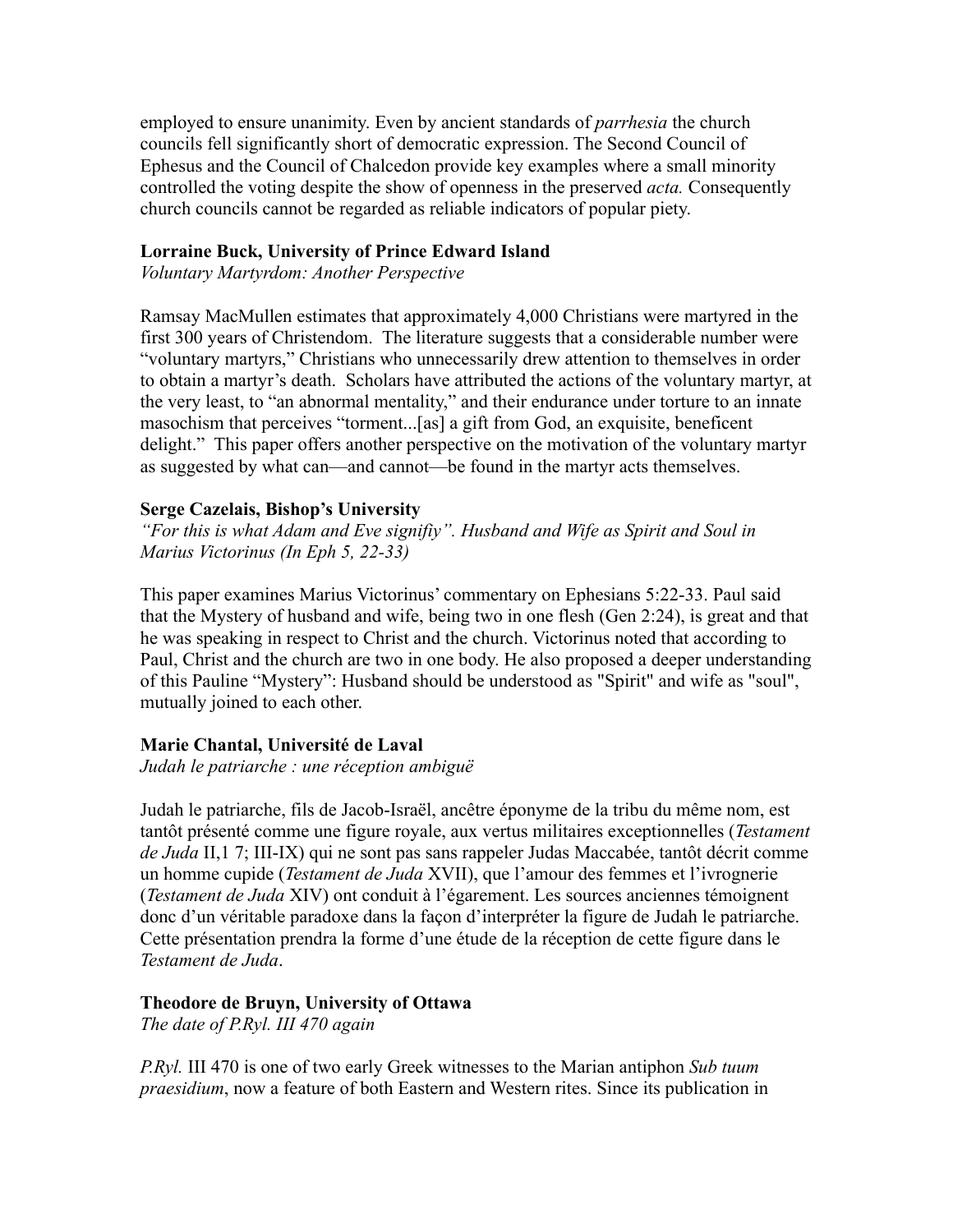1938, the dating of the papyrus has been the subject of recurring scholarly discussion. If an early date of the third century, initially proposed by Lobel and subsequently defended by, e.g., Giamberardini, is accepted, the papyrus preserves a rare early witness not only to the antiphon but also to prayer directed to Mary. If a later date of the sixth or seventh century is accepted, as Förster has argued, the papyrus is less remarkable, on par with the other early Greek witness to the antiphon, *MPER* XVII 29 (P.Vindob. inv. G 17944), which has been assigned to the sixth or seventh centuries. The paper will briefly review the arguments and assess the weight of evidence in favour of an earlier or later date, taking into account the presence of formulae appealing to Mary or to her intercessions in Greek amulets found in Egypt.

#### **Geoffrey Dunn, Australian Catholic University, Brisbane**

*Innocent I on Heretics and Schismatics*

Scattered through the collection of his surviving correspondence, Innocent I, the Roman bishop in the first decades of the fifth century, made references to a variety of heretical and schismatic groups, among them Novatianists, Bonosians, Photinians, Circumcellions, Pelagians, and Paulianists. This paper draws that evidence together and argues that Innocent was not so much concerned with heresy or schism *per se* as theological topics, but with the practical treatment of heretics and schismatics, both in terms of those who remained firm in their opposition to the mainstream church and those who sought reconciliation with it. Further, the argument is advanced that Innocent's references do not necessarily give us much insight into what heretical or schismatic groups existed in those churches to whom he wrote. Finally, the hardline stance Innocent took matches perfectly the sentiment found in Emperor Honorius' law of 407 (*Cod. Theod.* 16.5.40) and the notion that the Roman bishop played some part in its formation is supported here.

### **Scott Fennema, Trinity International University**

*What's in a Name? A Philosophical Analysis Concerning Cyprian of Carthage's Epistle LXXII to Jubaianus*

In this essay, I address the philosophical problem of universals and particulars within the context of Cyprian's *Epistle LXXII*. I will seek to demonstrate a causal relation between Cyprian's philosophical adherence to moderate realism and his doctrine of baptism. This causal dependency is important to establish, because of Cyprian's express use of *who* Jesus-Christ is, and also *how* this singular use of Jesus necessarily relates to his definition of the Church and the non-Church. Thus, it is the goal of this paper to manifest moderate realism as an underlying presupposition of how to appropriately interpret Cyprian's historically contentious epistle.

#### **Kathleen Gibbons, University of Toronto**

*Timaeus and its reception* 

In this paper, I will consider the reception of the Timaeus in Philo, Clement, and Bardaisan of Edessa. In the Republic, Plato famously considers the city as an analogy for the soul. In the Republic's companion piece, the Timaeus, he again considers the cosmos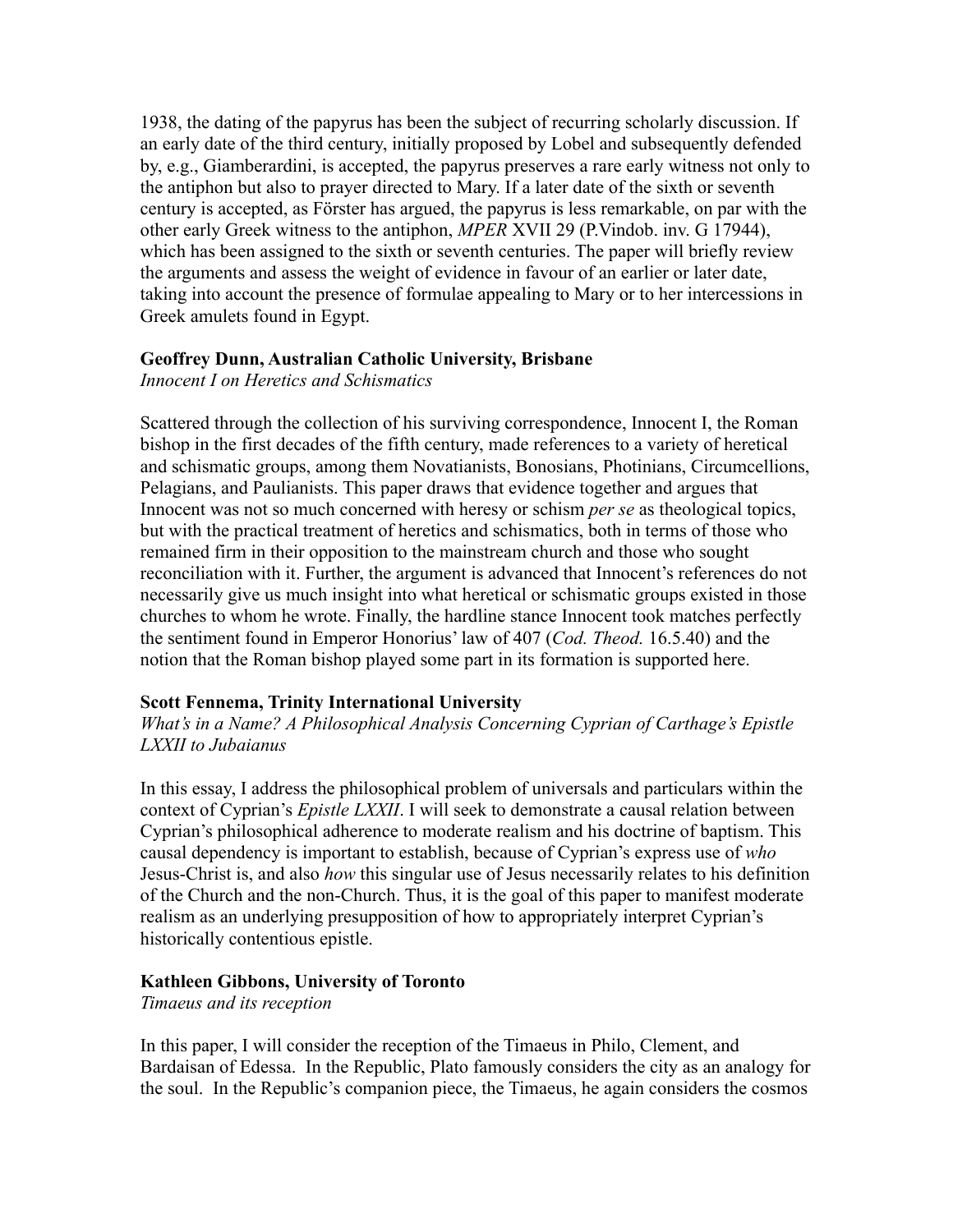itself as an analogy for the soul, a notion which became influential in later Hellenistic and post-Hellenistic philosophy where a number of authors (the Stoics in particular) became preoccupied with the idea of the cosmic citizen. In this paper I will consider how the cosmological concerns of the Timaeus inform the polemical interests of the authors I mention above.

#### **Dragos A. Giulea, University of Dayton**

*The Avatars of a Myth: Divine Combat in Early Paschal Theology*

My paper investigates from a new perspective the earliest paschal writings: Melito's *Peri Pascha*, Origen's *Peri Pascha* and Pseudo-Hippolytus's *In sanctum Pascha*. Instead of analyzing them through the prism of such classical images as sacrifice and divine Lamb, my research employs as central categories the concepts of heavenly Man and divine Image. Resuscitating the ancestral myth of the divine combat, Paschal narrative portrays the divine Anthropos as a heavenly warrior seeing his created image (*eikon*) captured and enslaved by Death. He starts then a military campaign through changing, in a kenotic act, his own luminous divine Form for Adam's image. The narrative further understands the passion and death in terms of divine combat and the resurrection as a primordial and archetypal victory. This victory over Death procures Adam's salvation and, moreover, transfiguration into a divine image as Christ adorns the protopater with a heavenly glorious garment.

#### **Patrick Gray, York University**

*'The Necessary Letters to the Proper People': Campaigns of Letter-Writing in the Nestorian Controversy*

Why were Cyril's letters effective, but those of the Antiochenes were not? Part of the answer lies in the choice of persons addressed, part in the tone and attitude taken towards correspondents. The Antiochenes wrote to 'enlightened' bishops of their circle, missing opportunities to expand their base of support; Cyril wrote to monks. bishops, to allies and potential allies. The Antiochenes showed ill-concealed contempt for those who disagreed with them; Cyril respectfully encouraged simple believers to return, if they were tempted by Antiochene highfaluting ideas, to the simple, traditional orthodoxy that he credited them with always having embraced.

#### **Pauline Hogan, McMaster University**

*The Power of the Female Mob*

We have been led to believe that cultural standards in the Greek-speaking world of antiquity held up an image of the ideal woman as publicly unseen and unheard, and that church fathers by and large approved of this ideal. There are a few examples in patristic literature, however, which report women behaving as a riotous mob, and in which the authors give marked approval to this dramatic contrast to the ideal of silence and seclusion for proper women.

What could have led patristic writers to present in a positive tone the irrational and uncontrolled activity of women? Or have we been too willing to accept a stereotyped view of the social values of antiquity drawn from normative statements?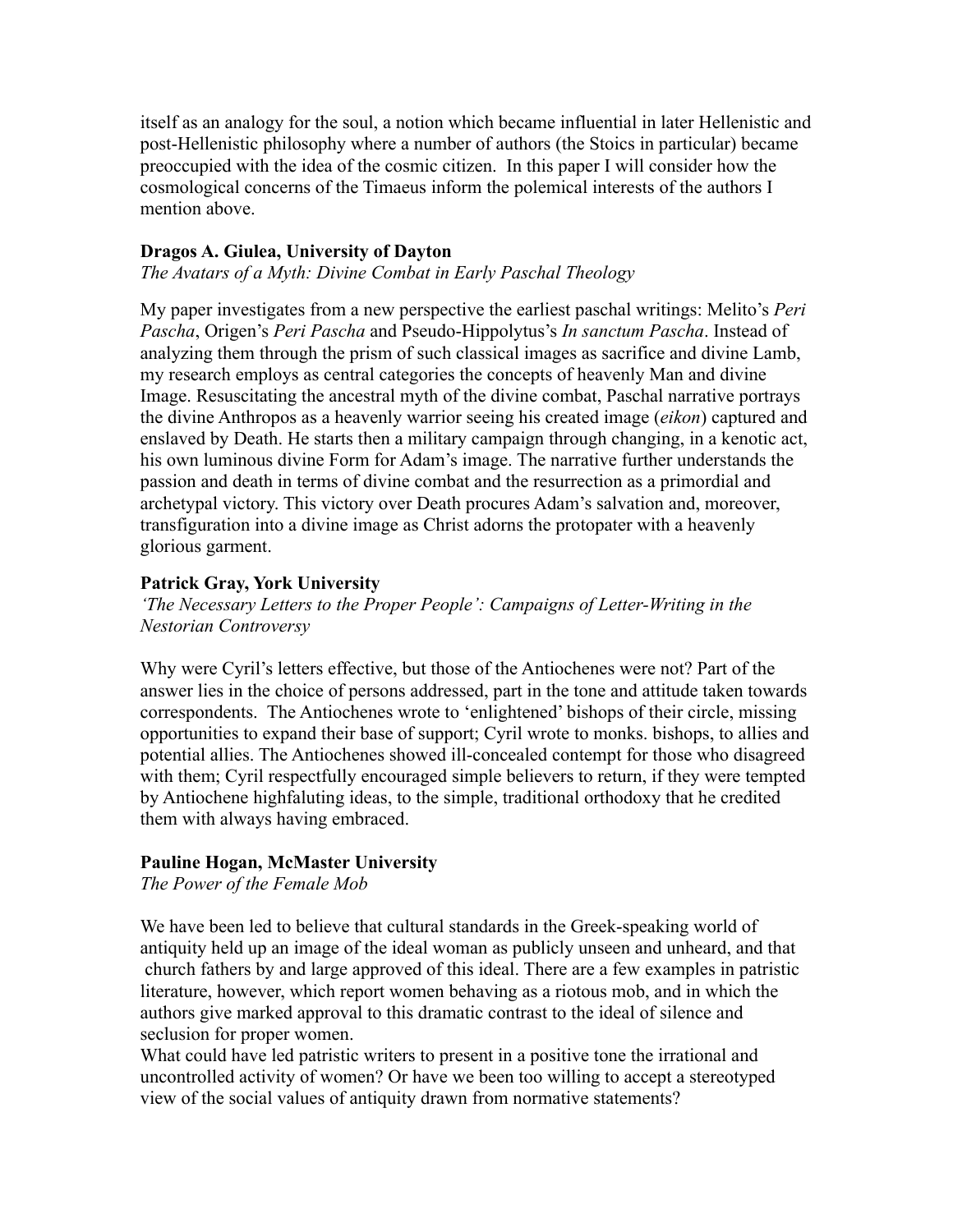#### **Naoki Kamimura, Tokyo Gakugei University**

*The Exegesis of Genesis in the Early Works of Augustine*

During about thirty years of his writing career Augustine attempted to give an exposition of the beginning of Genesis at least five times. Before offering its allegorical interpretation in the *Confessions*, not only did he provide two commentaries on Genesis: *De Genesi aduersus Manichaeos* and *De Genesi ad litteram imperfectus liber*, but he occasionally referred to certain passages of Genesis in his early treatises. Is there any possibility to find a general tendency towards the allegorical and/or literal interpretation? How did he make sense of difficult passages with which, among the Manichaeans, he had had a troubled relationship? In this paper, focusing on his early works, I shall argue the significance and problems of his exegesis of Genesis.

#### **Robert Kennedy, St. Francis Xavier University**

*Justice in the Monastic Context: Augustine's Treatment of Social Differences in his Ascetical Works*

In his brief *Rule*, as elsewhere in his writings, Augustine asserts the importance of equality among the members of a monastic community. At the same time, however, Augustine insists on the accommodation of ascetical strictures to the condition of each person, and especially to those who have come to the monastery from a wealthy background. This paper will examine this apparent tension between justice and inequality of treatment by reviewing Augustine's views on the purpose of the ascetical life and by relating these to his doctrine of ordered love.

**Robert Kitchen, Knox-Metropolitan United Church, Regina, Saskatchewan** *Talking About the Desert Fathers: Dadisho Qatraya's Commentary on the Paradise of the Fathers*

Collections of the sayings of and encounters with the fourth- and fifth-century Desert Fathers abound in a number of languages and formats, particularly in the Christian East during Late Antiquity. This industry spawned larger collections as in the case of Ananisho (seventh c., Church of the East) who gathered several Syriac translations of apophthegmata under the rubric of *The Paradise of the Fathers*. Inevitably someone took to commenting upon this vast corpus - Dadisho Qatraya, a late seventh-century Church of the East spiritual writer, compiled a long list of questions and answers directed by the "brothers" to the "old man" which in some manuscripts is openly Dadisho himself. This paper will examine several questions and answers that wrestle with complex theological and ascetical ideas, drawing from a perceived tradition of desert wisdom.

#### **Junghoo Kwon, University of Toronto**

*Was Christology at the Heart of 'Arian' Controversies?: An Analysis based upon Latin Arian Sources*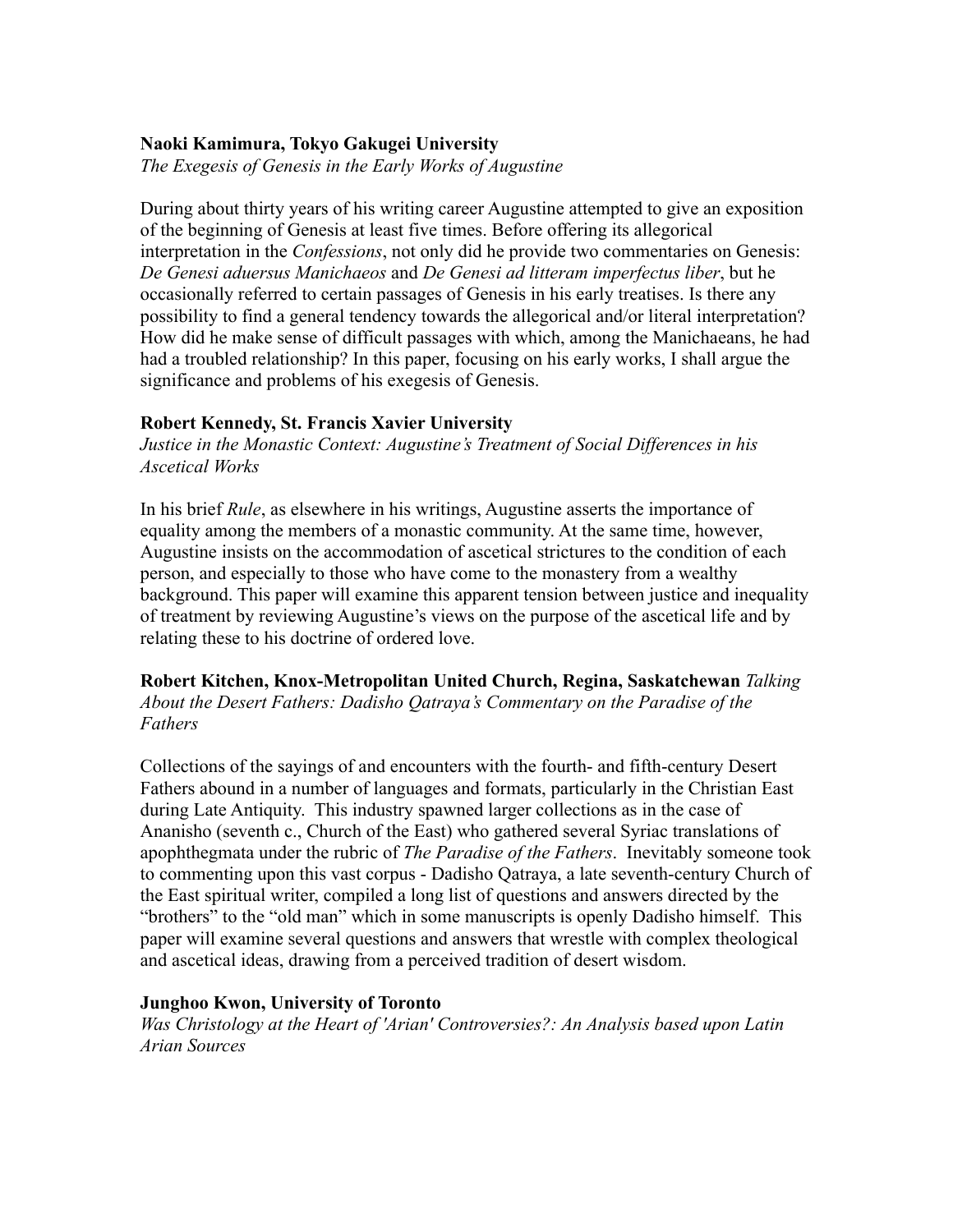What was at the heart of 'Arian' Controversies? Traditionally 'Arians' were said to seek to protect the transcendence of God the Father at the sacrifice of the dignity of the Son. In the 70s and 80s of the last century, some scholars proposed soteriology or the suffering God (God for us) as the core of 'Arianism.' It enjoyed modest scholarly support but it failed to prevail in the scholarly world. Recently, Richard P. Vaggione has argued that the core issue which provoked "the original controversy" into an empire-wide theological battle "almost overnight" and created an "insurmountable cognitive dissonance" between the Nicenes and non-Nicenes was "a particular way of 'seeing' Jesus Christ." This paper will explore his Christological interpretation of 'Arian' Controversies in the Latin West and test its validity on the basis of analyzing the surviving Latin 'Arian' documents.

#### **Daniel Maoz, Concordia University, Montreal**

*Clement of Rome and Aggadic Midrash on the Enduring Legacy of Moses*

Aggadic midrash intends to embellish Scripture at every turn, bringing into discussion matters that go unspoken and more often unnoticed in sacred writ. Sometimes, the aggadot provide the spark that biblical narrative lacks. At other times, they embellish the text in more unbelievable manner than the original text they intend to address. Whichever of their many intentions, aggadic midrash collections provide windows of understanding into various stages of community thought subsequent to the formative years of Rabbinic Judaism. With respect to alternate monotheistic voices, sometimes they are apologetic and thereby imitating Christian interpretive language but with very different results; at other times they are polemic, taking to task Christian understanding of Hebrew texts and Jewish tradition. Such is the case regarding the enduring legacy of Moses. In public and by traditional expression, Moses is both a great leader as well as a mere human who submitted himself to divine direction. He is, in many ways, no greater than any other Jew. In support of this, the entire Passover Haggadah, which recounts the plight and flight of the Hebrew people from Egypt – a ritual ceremony rehearsed repeatedly annually by Jewish families throughout the world – does not once mention Moses, the central human figure of the narrative. On the other hand, aggadic midrash compensates for the biblical and traditional lack of glory. It elevates his character in dramatic fashion and sometimes not unlike the New Testament's apogeal portrait of Jesus.

A similar perspectival vantage of Moses is also expressed in the First Epistle to the Corinthians ascribed to Clement of Rome wherein the author makes several references to Moses' high moral character and redemptive role towards the Hebrew people. In these references the Hebrew leader is portrayed in an increasingly favorable light. First, two of Moses' actions are explained in terms of dealing with the envy of others (ch. 4). Second, Moses is portrayed as a model of saintly humility (ch. 17). Much later in the epistle (ch. 43) Moses' prescience and wisdom is emphasized in how from among twelve alternatives he came to choose a priestly tribe. A final reference (ch. 53) estimates that the love Moses showed for his people matched that of Christ himself, that of laying down his own life for others.

The study that I propose will compare and contrast these portraits of Moses and will attempt to re-frame them in terms of their own and competing contemporary religious community expressions.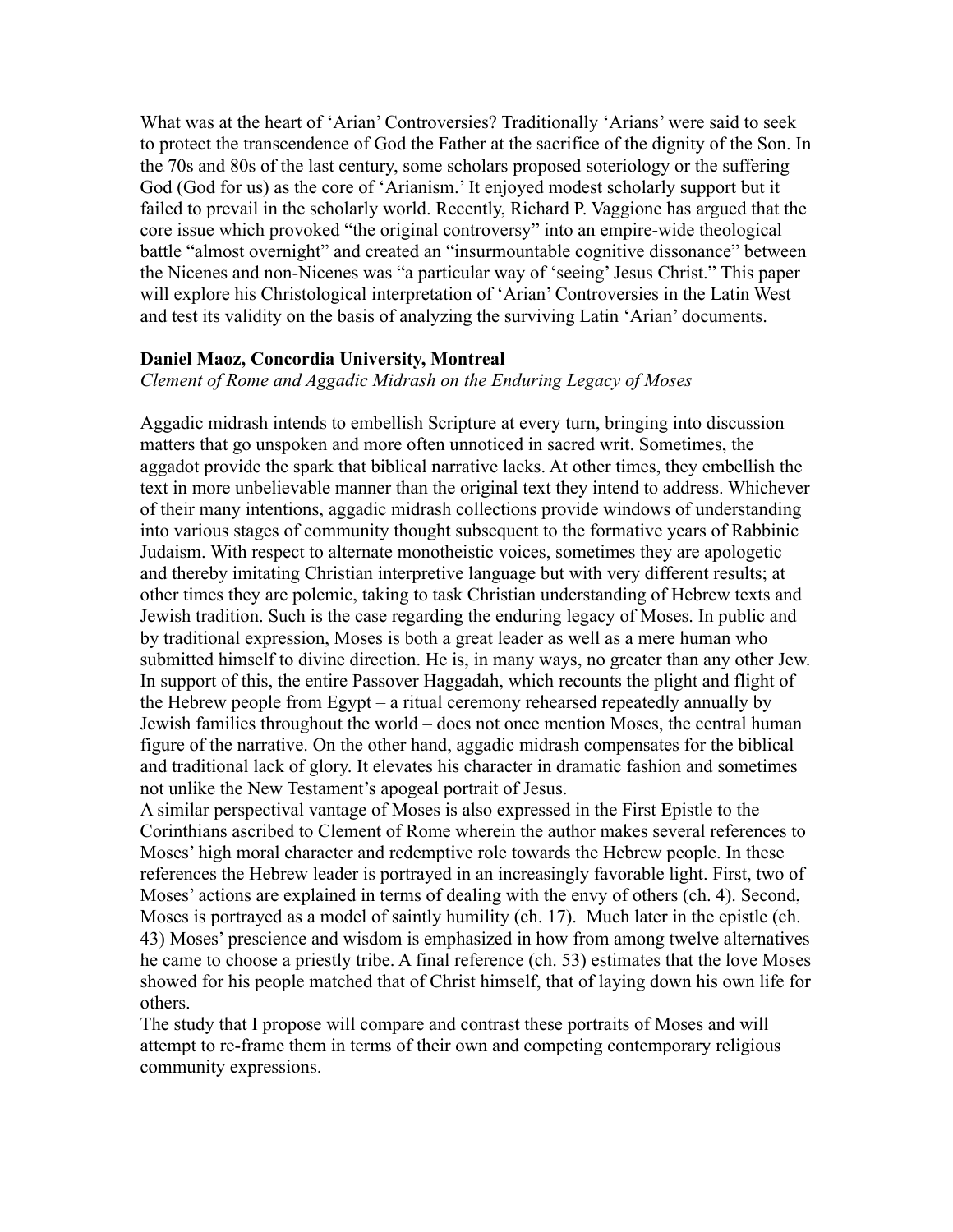#### **Stéphane Mercier, Université Catholique de Louvain**

*Jean Chrysostome et les routes de l'exil*

Exilé pour avoir déplu au pouvoir par sa liberté de parole, Jean Chrysostome, au soir de sa vie, est emmené vers Pythios (actuellement Pitsounda, en Géorgie), aux confins de l'Empire. S'éloignant des hauts lieux monde civilisé dans lequel il évoluait à la cour de Constantinople et découvrant la rudesse de la vie le long des rives de la Mer Noire, c'est pourtant lui qui console ses amis demeurés dans la capitale impériale : les routes de l'exil ne sont rien pour l'homme qui sait que le monde entier est une terre d'exil, puisque notre patrie se trouve dans les cieux.

#### **David Ney, Toronto School of Theology**

*Scripture, Authority, and Knowledge in the Pseudo-Clementine Homilies*

The name "Pseudo-Clementine Literature" is generally applied to three texts—the *Recognitions,* the *Homilies,* and. the *Epitome*—all of which are thought to have descended from a hypothetical third century document known simply as the *Grundschrift*. The redaction history of the Pseudo-Clementine Literature has been well trodden by patristics scholars, but the heterodoxical nature of the ideas they purport to teach has meant that they have rarely been studied *theologically*. The following essay explores the relationship between the Scriptures, authority, and knowledge in the *Pseudo-Clementine Homilies.* Although the homilist seeks to affirm the centrality of the Scriptures and authority, he ultimately makes them both subject to knowledge. It is a *gnostic* text—at least in the sense that it makes *gnosis* supreme.

### **Mihai Niculescu, Bradley University**

*Origen Otherwise Than Origen: An Alternative Approach to Origen's Incarnational View of the Bible and of Biblical Exegesis* 

If, as Origen suggested, the words of the Bible represent the textual body of the Word, Jesus' post-resurrectional interpretation of "Moses and the prophets" (Lc 24.27) should be considered an eschatological exegesis of the Bible by the Bible or an eschatological self-exegesis of the intextuated Logos. While agreeing that the construal of the Bible as a self-interpreting metaphysical "first principle" of the creation leads to a universalist exegetic politics with totalizing overtones, I shall offer an alternative, non-metaphysical reading of the self-interpreting Origenian Logos, which entails an alternative, less assimilatory, and less supersessionist exegetic politics.

# **Gaëlle Rioual, Université de Laval**

*La simplicité de Constance II selon Grégoire de Nazianze*

Dans la tradition historiographique chrétienne, Constance II fut sans contredit un empereur décrié pour ses défauts de caractère et sa politique pro-arienne. Pourtant, Grégoire de Nazianze, dans ses *Discours* IV et V, fit son apologie, et même son éloge. Un tel discours dithyrambique chez ce fervent défenseur de l'orthodoxie nicéenne surprend et pose deux questions : pourquoi Grégoire a-t-il loué Constance et était-il sincère? Dans cette communication, nous étudierons le principal argument avancé par Grégoire pour disculper Constance : sa simplicité. Nous examinerons ainsi l'usage de ce terme chez le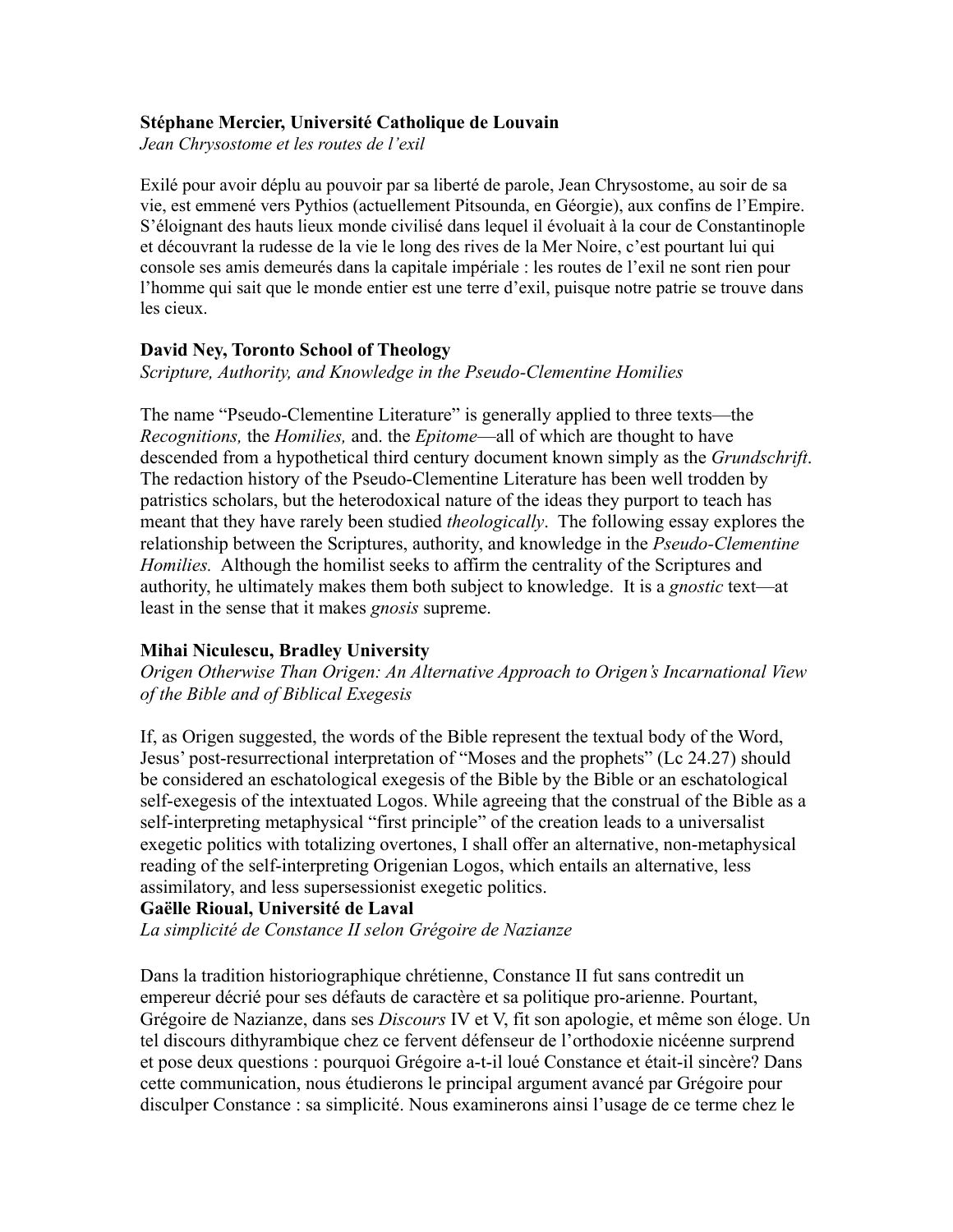Nazianzène, afin de mieux comprendre la valeur de cette excuse, qui n'est pas si « simple » que ça.

#### **David Robinson, Toronto School of Theology**

*"Steward of the Mysteries of God": Tyconius' Theology of Preaching* 

Tyconius of Carthage's *Book of Rules* presents a theology of reading Scripture, which has been analysed and explained by a number of scholars. What has yet to be considered, however, is the theology of preaching Scripture that Tyconius presents in his other major work, the Apocalypse Commentary. The proposed paper provides an account of his theology of preaching, which is closely tied to his theology of reading. According to Tyconius, the church is granted access by the Spirit to the mysteries of Scripture and is then commissioned to be the steward of those very mysteries among the nations. Thus, the same Spirit who addresses the church through Scripture also addresses the world through the preaching of the church.

### **Paul Smith, Wycliffe College, University of Toronto**

*Romans 6 and the Baptistery Murals of Dura Europos*

Some early scholarship held that the baptistery murals at Dura Europos showed a preference for a Romans 6 interpretation of baptism. This position fell out of favor, as it was deemed impossible by the final archaeology report while later scholars argued that a Romans 6 model of baptism was unknown in East Syria until post-Nicaea. More recent scholarship on Aphrahat and Ephrem, however, open up the possibility for a Romans 6 theology in East Syria before Nicaea. This paper will argue that this recent scholarship has invalidated many of the claims against a Romans 6 interpretation used by the final report. Using more recent scholarship as the basis, it will be argued that there is a strong likelihood of the community of Dura Europos having a Romans 6 baptismal theology.

### **Book Reviews:**

*Manichaeism and its Legacy*, by **J. Kevin Coyle** (Brill, 2009), reviewed by **Timothy Pettipiece**, **University of Ottawa** 

*"No Longer Male and Female": Interpreting Galatians 3.28 in Early Christianity*, by **Pauline Hogan** (T & T Clark, 2008), reviewed by **Mona Tokarek LaFosse, Wilfrid Laurier University (mona.lafosse@utoronto.ca )**

### **2011 Craigie Lecture (Canadian Society for Biblical Studies)**

**John J. Collins, Yale Divinity School**, "New Perspective on the Sect of the Dead Sea Scrolls." Monday, May 30, 7:30 p.m.

# NOUVELLES/NEWS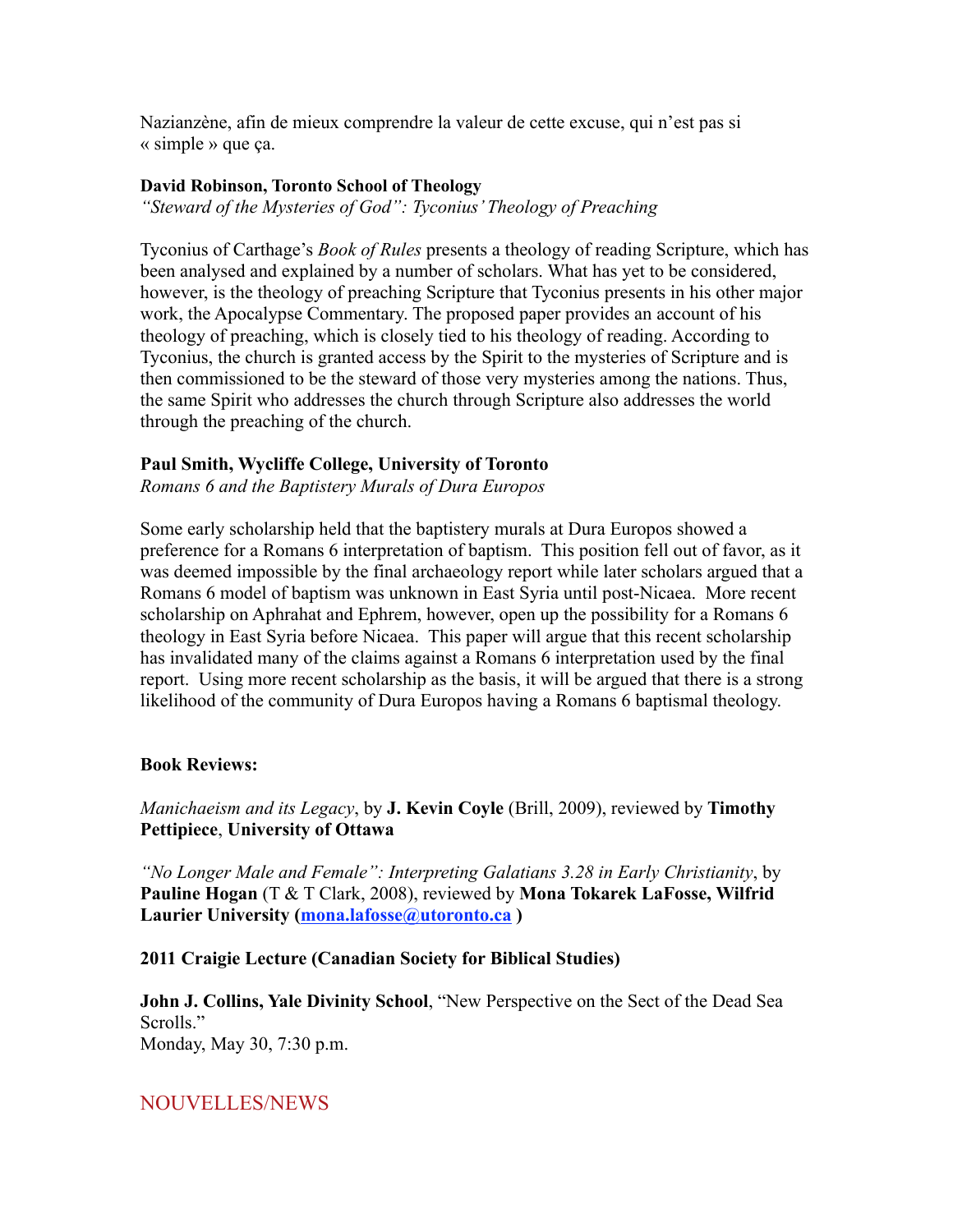Le Groupe de recherche sur le christianisme et l'Antiquité tardive (GRECAT) de l'Université Laval accueille des étudiants de maîtrise ou de doctorat en sciences des religions ou en théologie intéressés à poursuivre un projet sous la supervision de l'un de ses membres, les professeurs Louis Painchaud, Anne Pasquier et Paul Hubert-Poirier dans les domaines suivants : littérature patristique, littérature apocryphe, littérature gnostique (textes de Nag Hammadi) et manichéenne. Pour information, s'adresser à louis.Painchaud@ftsr.ulaval.ca. Les mémoires de maîtrise et thèses de doctorat peuvent être rédigés en français ou en anglais.

## BUREAU DE L'ACEP/CSPS EXECUTIVE

President Tim Hegedus (2011-2013) Vice-president / Vice-president Lorraine Buck (2011-2013) Secrétaire / Secretary Lorraine Buck (2010-2013) Trésorier / Treasurer Steven Muir (2010-2013) Président du programme / Programme Chair Bob Kitchen (2011) Editeur du Bulletin / Bulletin Editor Adriana Bara (2008- 2011)

> 1Annual General Meeting Canadian Society of Patristic Studies Tuesday, 1 June, 2010 4:07pm EST

Participants: Tim Hegedus, Lorraine Buck, Harry Maier, Pauline Hogan, George Bevan, Theo de Bruyn, Kevin Coyle, Harold Remus, Robert Kennedy, Geoffrey Dunn, Paul-Hubert Poirer, Adriana Bara.

- 1. Approval of the Agenda Pauline moves the approval of the Agenda.
- 2. Approval of the AGM minutes, Carleton University, 26 May 2009. The minutes were included with the last bulletin and handed out. Theo moves for the approval and Lorraine seconds. The minutes were adopted without changes.
- 3. Business arising from the minutes.

Tim raises item #10 (Other business) and the issue of NAPS co-membership. Tim has been in touch with Virginia Burrus and Brian Matz and the issue has been brought to the NAPS board. Kevin notes that this has been a long-term discussion and that there a distinct advantage to automatic joint membership. This is particularly the case in 2011 when there is no NAPS and only CSPS. There would also be reduced combine fees. Kevin also raises the point Fedcan may have issues with joint membership and the use of JECS as a publication venue for both CSPS and NAPS. Theo suggests any arrangement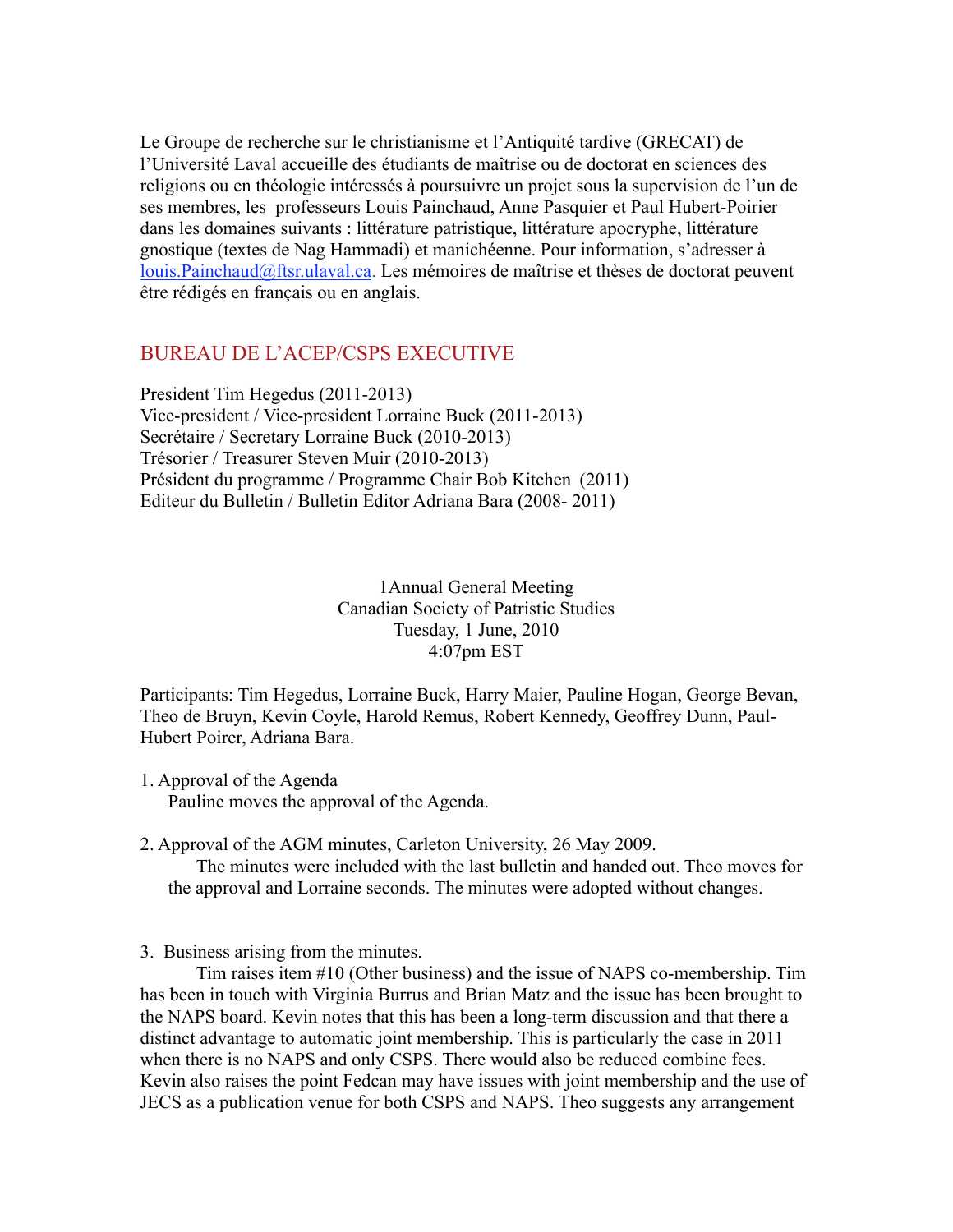should be optional. Pauline adds that the arrangement makes no sense unless there are savings on fees. Kevin reminds the meeting that CSPS was created in 1975 for members of NAPS who wanted something in Canada. All of the members present vote to continue discussion with NAPS.

Harold asks for clarification on item #7a, a circular letter to protest cuts in Humanities funding. Tim says the letter was circulated but didn't go anywhere.

Item #5 was discussed, the creation of an endowment fund for CSPS. Steven suggested this may be a good facility for donations. Theo noted that there had been such a proposal five years ago but more work was needed. Tim adds that the executive would work on an appeal strategy to contact members. There would also be consultation with the CSBS on how they run their endowment. Theo moves a motion that a CSPS endowment committee be formed. Kevin seconds the motion. All approve.

#### 4. President's report

Tim thanks everyone for the high quality of papers, and also singles out Harry Maier, the program chair, and Lucian Turcescu, the local representative, for thanks. He also thanks the other members of the executive, Adriana Bara, the bulletin editor, and Kevin Hill, the new webmaster, for their good work.

#### 5. Treasurer's report

Steven notes an improved financial situation with a \$500 surplus at the end of 2009, the results of better membership tracking. 100% or the members are now paid up. Dues are the main source of new revenue. Expenses for the congress are in the \$300-500 range. Adriana asks about the essay prize. Tim says that no essays had been received. Theo suggests the correction of CRSH, the French acronym. Steven moves for acceptance and Theo seconds. All are in favour.

#### 6. Nominating Committee Report

Tim makes the announcements. The President and Vice-present positions are expiring. The nominating committee has the following names: Tim for President; Lorraine Buck for Vice-president; David Robinson for Nominations Chair; and Robert Kennedy as the Program Chair. Nominations are closed. Theo and Paul-Hubert give thanks to the old and continuing members of the executive.

#### 7. Reports from the CSPS representatives to the CFHSS and CCSR.

Tim Pettipiece is not present. Paul-Hubert was at the CCSR AGM in Montreal and the board meeting. He reports that SR is now published by SAGE for two reasons a) improved visibility and b) access to online publication. The first issue with SAGE was last April. There has been a decline in submissions.

Theo, the CCSR president, reports that the Corporation has decided to create a student travel grant with a maximum grant of \$15 000, with a total of \$7 500 per year for Ph.D. students doing thesis research. The money comes from investments. Geoffrey asks about the possibility of a combined program posted electronically on the corporation website. Theo will add a link to the CSPS on the CCSR website.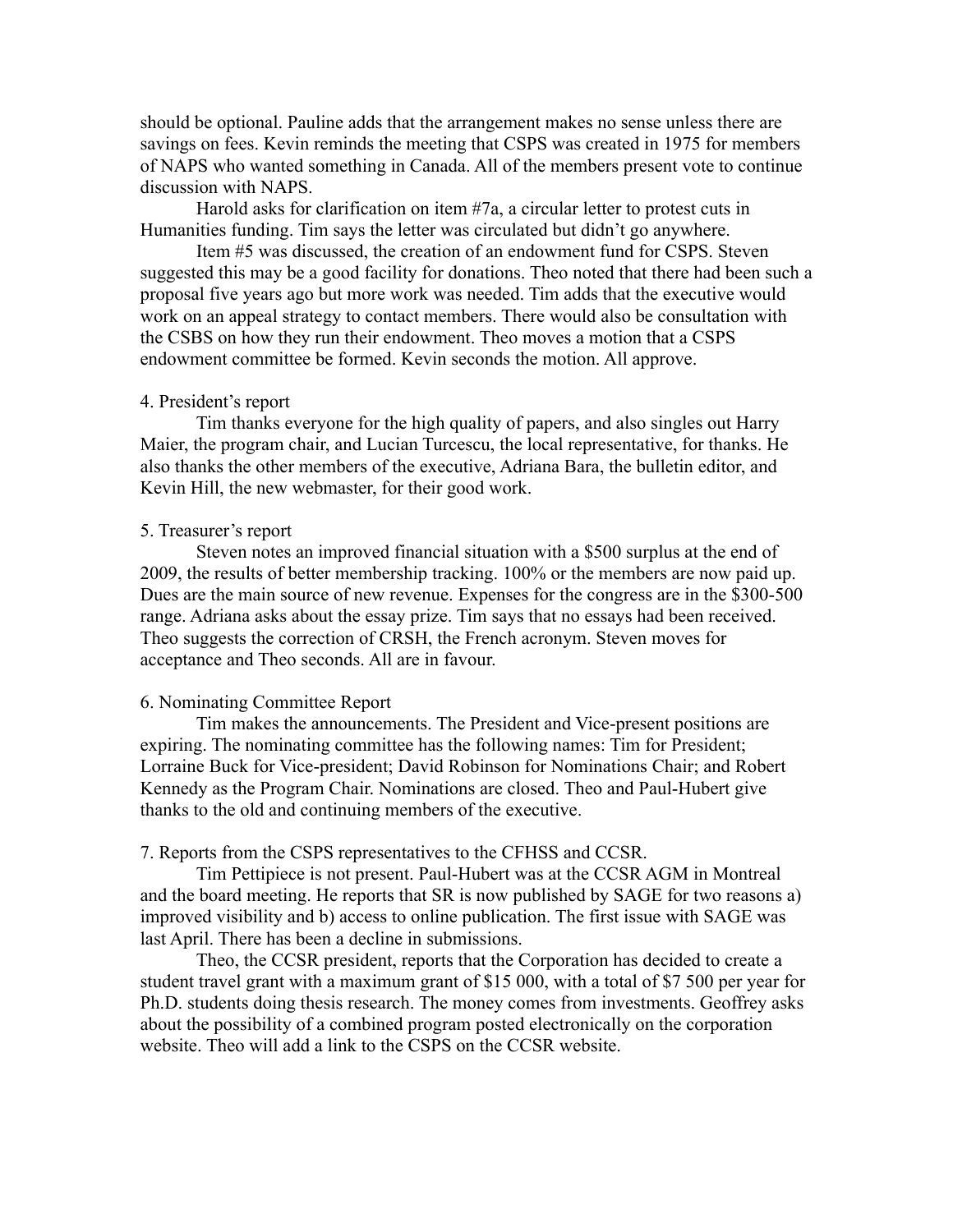8. Planning for the 2011 annual conference: dates, program chair, local representative, book discussion, joint sessions.

a) Location: University of New Brunswick and St. Thomas University, Fredericton NB. The theme is "Coasts and Continents: Exploring People and Places."

b) Proposed dates: May 31 – June 1, 2010-11-30

c) CSBS, CTS Dates are not yet known.

d) Program chair is Bob Kitchen who is well prepared.

e) Local representative will be Robert Kennedy who knows a grad student at UNB. Paul-Hubert suggests the consideration of Tim Pettipiece's new book for discussion. There are other books by Pauline Hogan and Vlad Niculescu, as well as Kevin's book. Tim will look into the possibility of two book discussions.

Steven also notes that there will be a new joint session with CSBS, not yet formally approved, entitled "Modes of Communication and their Impact on Ancient Religious Life".

Geoffrey also notes the problem of individuals presenting papers and disappearing. Paul-Hubert suggests an editorial in the bulletin to address this problem. There is no policy that only members can present. Harold puts forward a motion that is seconded by Kevin that only members can present (invited papers are an exception). Lorraine remarks that this might not stop people from leaving. All are in favour of the motion.

Kevin also suggests that in the future the Society needs to promulgate the program to Fedcan staff better so that other societies can get a sense of what CSPS is doing.

9. Other business

Theo promotes the International Association of Patristics and encourages membership.

Tim expresses his disappointment in the book displays at the Congress and suggests a letter to the Federation is in order. Tim will write it.

Geoff promotes the Journal of the Australian Medieval Association.

Adriana Bara asks about the creation of a CSPS Journal. Kevin recommends SR instead. Tim will add a note to the next bulletin about publishing papers in SR.

Tim asks the members to think of themes for next year and possibility of a CSPS volume of SR.

10. (1800) Visit of representatives from the Federation of the Social Sciences and Humanities of Canada

The meeting was adjourned before the arrival of the representative at 18:00. Christian

Vandendorpe, the representative, was, however, kind enough to give a presentation to Tim and disseminate his comments to the society by PDF (this was distributed by Adriana Bara on 6 June 2010).

The meeting ended at 5:48 p.m. EST